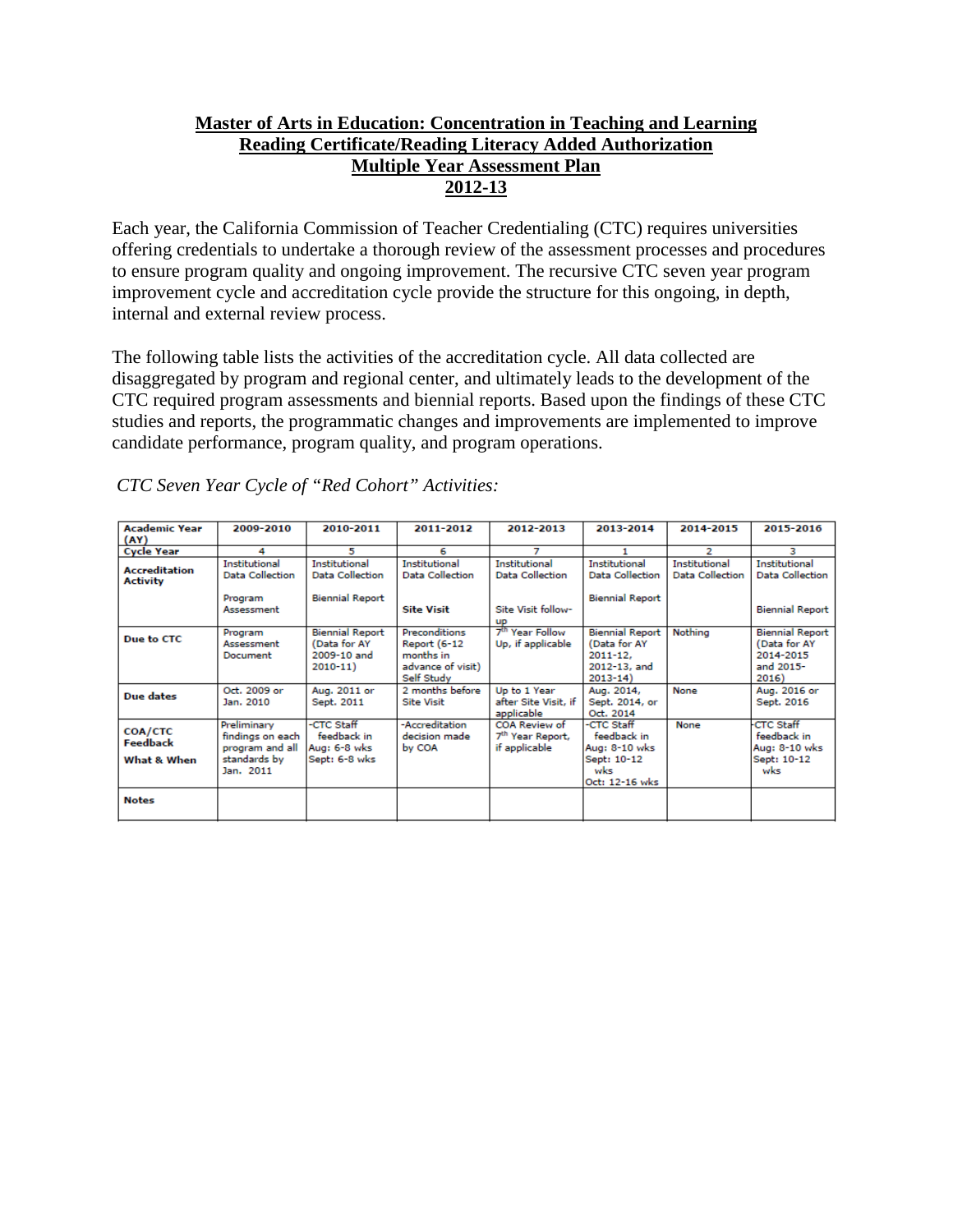#### *CTC Accreditation Cycle*



## **Methods of Assessment and Criteria for Success**

Currently, assessment data is collected through internal and external sources. Focus groups representing staff, faculty, clinical supervisors, and advisory councils have worked together to discern a set of balanced assessment measures. All candidates are expected to be at the "proficient level of performance with a score of "3" or above in each rubric criteria. The assessments are listed below.

### *1. Coursework Assessments*

Using TaskStream as the primary data storage system, the program collects key assessments known as signature assignments to gauge candidates' progress throughout their course of study and ensure CTC program standards are met. Each signature assignment is evaluated using a supporting rubric. Annually, (end of each academic year), collected data is disaggregated by regional center and analyzed with results informing areas for program improvement. Rubrics are found within the data analysis.

# **Reading Certificate**

- **Signature Assignment: In** GED 692, Standards Assessment and Instruction: Comprehending and Composing Written Language, candidates will present a culminating portfolio to include a strategy demonstration plan, literature logs, reflective logs and the sharing of reading strategies.
- **Signature Assignment:** In GED693, Research-based Intervention Models and Strategies, candidates will present a culminating portfolio t include diagnostic folders, thumbnail sketches of students, and an outline of a proposed intervention for research.
- **Signature Assignment: In GED** 694, Standards, Assessment, and Instruction: Word Analysis, Fluency, and Systematic Vocabulary Development, candidates will present a